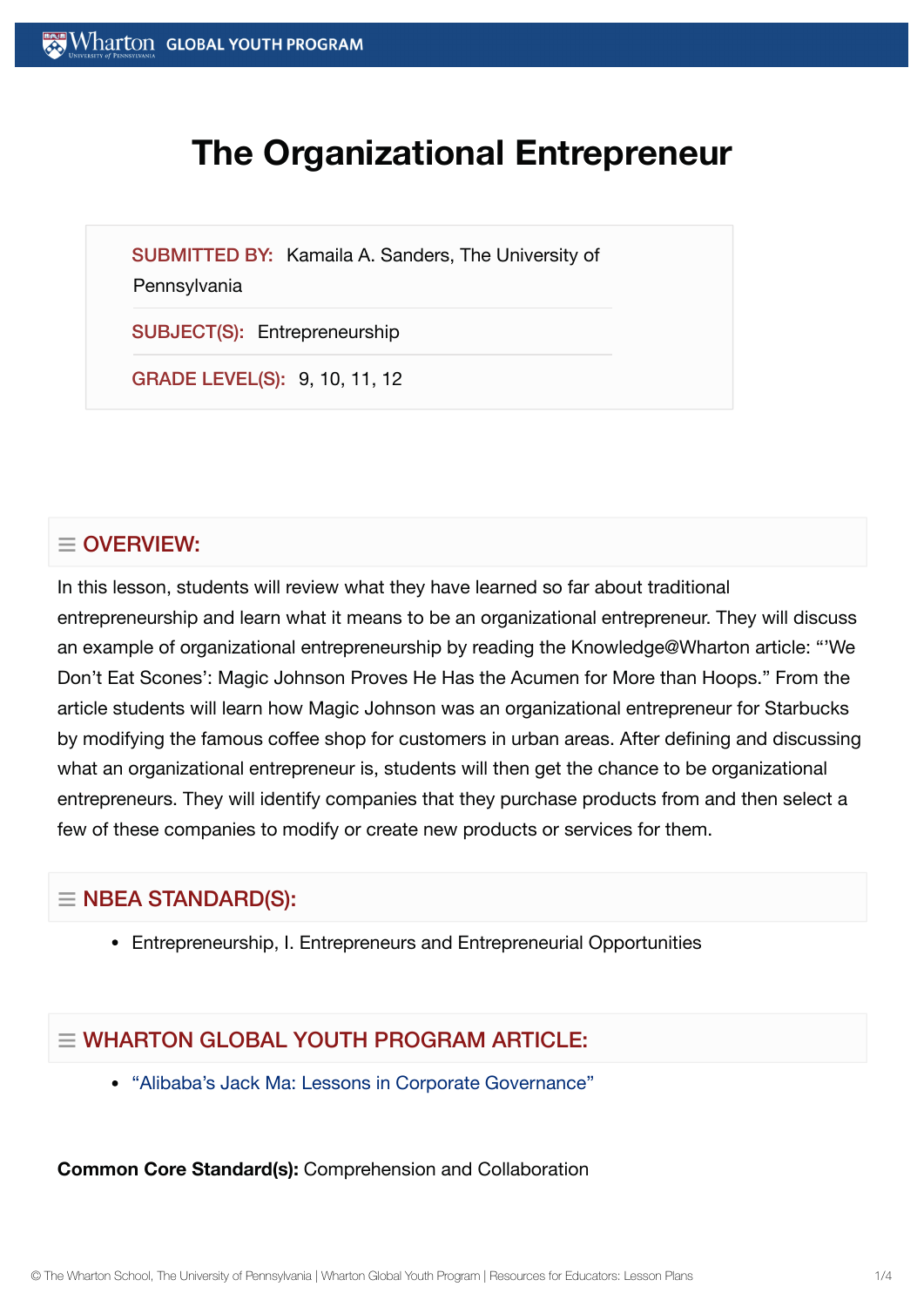**Objectives/Purposes:** In this lesson students will learn the role of an organizational entrepreneur within a company.

**[Knowledge@Wharton](http://knowledge.wharton.upenn.edu/article.cfm?articleid=2470) Article:** "'We Don't Eat Scones': Magic Johnson Proves He Has the Acumen for More than Hoops"

### **Other Resources/Materials:** Whiteboard

### **Activity:**

1. *(5-10 mins)* Start the lesson by giving students a formative assessment to test what they know about being an entrepreneur, who some famous entrepreneurs are, and what an organization is. Questions on the assessment should include:

- What is a traditional entrepreneur?
- What is a company?
- Who are some famous traditional entrepreneurs and what companies or businesses did they start?

This assessment is to refresh students' knowledge about what a traditional entrepreneur is, as well as to help set the foundation for the lesson on organizational entrepreneurship. Go over the answers and mention any famous entrepreneurs that students excluded.

2. *(15 mins*) Have students read the article: "'We Don't Eat Scones': Magic Johnson Proves He Has the Acumen for More than Hoops." Then, in groups, have them discuss the following questions:

- **What kind of businesses did Johnson want to start?**
	- A: High quality movie theaters and restaurants in inner city neighborhoods.
- **What businesses does Johnson own and operate in 85 cities across 21 states?**
	- A: Gyms, Starbucks chains, Burger King chains and movie theaters.
- **What differences did Johnson make in the Starbucks stores that he owned?**
	- A: He had the shops play R&B music instead of Jazz, he created extra space in them for community and church meetings, allowed local residents to post news and events on bulletin boards located in the shops, and he served desserts like pound cake and sweet potato pie instead of scones.
- **Why did Johnson make these changes?**
	- A: To benefit the needs and desires of his customers.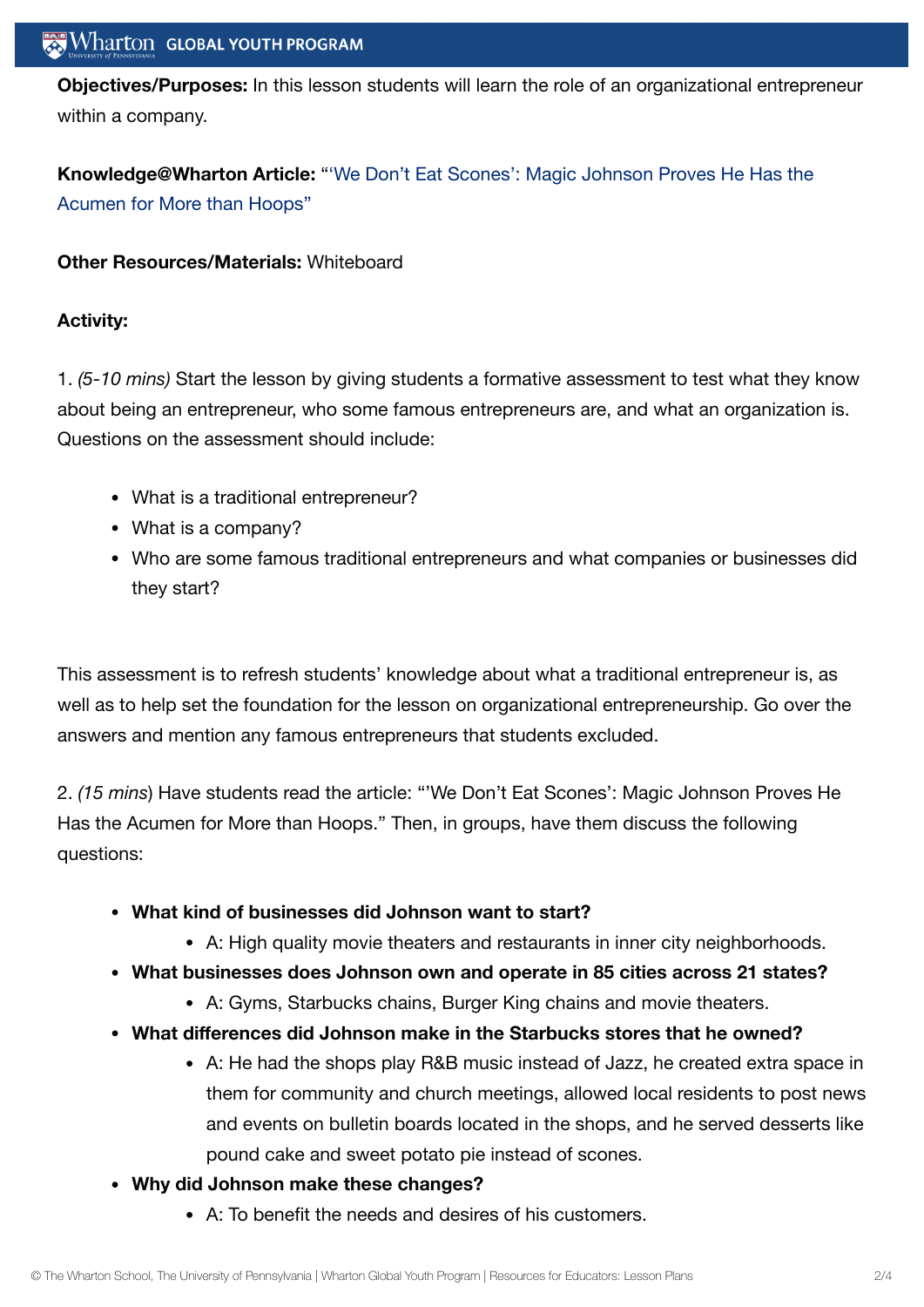### $\mathbb{R}$  Wharton Global Youth Program

3. *(5 mins)* Using the example of Michael Johnson's partnership with companies like Starbucks and Burger King, explain what an organizational entrepreneur is (a person who brings entrepreneurial skills to larger organizations to strengthen the organization in different ways, like creating new products and services). Make sure students fully understand the concept of an organization and a company as well.

4. *(10 mins)* For the next activity, students are going to take on the role of an organizational entrepreneur. To determine what companies the students purchase products from, have each student share an item that they have on them, such as a cell phone, Ipod, MP3 Player, shoe, clothing item or school supply, and identify what company makes that product. Encourage them to pick a product that they like and find interesting. You can also allow students to choose a store that they have recently visited, such as Starbucks or Target. Make a list of all these companies on the board. Once all the students have had a chance to share, form them into groups and let them choose one of the companies listed on the board as the company they want to be organizational entrepreneurs for. Once students have chosen the company that they will represent, tell them to either modify an existing product or service that the company sells or produces, or create a new one to help in expanding their growth.

5. *(10 mins)* Have each group pitch their idea to the class. Have the class participate in the presentations by making them take on the role of the board of directors within a company. Thus, it is the classmates' job to question whether it makes sense for that company to develop that product or service. After each presentation is complete, have that group wait outside for just a minute and have the class, as the board, deliberate on whether they want to accept the idea for their company or not. The class should do a 'yay' or 'nay' vote for each one. At the end, share the results of all the groups.

**Tying it All Together:** For this lesson, it is important that students understand the definitions of an organization and a company. They should also understand the various reasons why companies invest in entrepreneurship, and the unique ways in which they do this.

**Practice Outside of the Classroom:** The next time you are in your favorite store or are buying your favorite product, imagine how your experience in the store could be better or the product could be improved.

**What Worked and What I Would Do Differently:** The activity is a little long so if you are restricted to 45 minutes, you should either cut parts of the activity out such as the beginning activity or reduce the time allotted for each activity. The board of directors simulation is a great way to keep students engaged during presentations and also help them to understand the considerations of decision makers when taking a decision to invest in a new idea. You will want